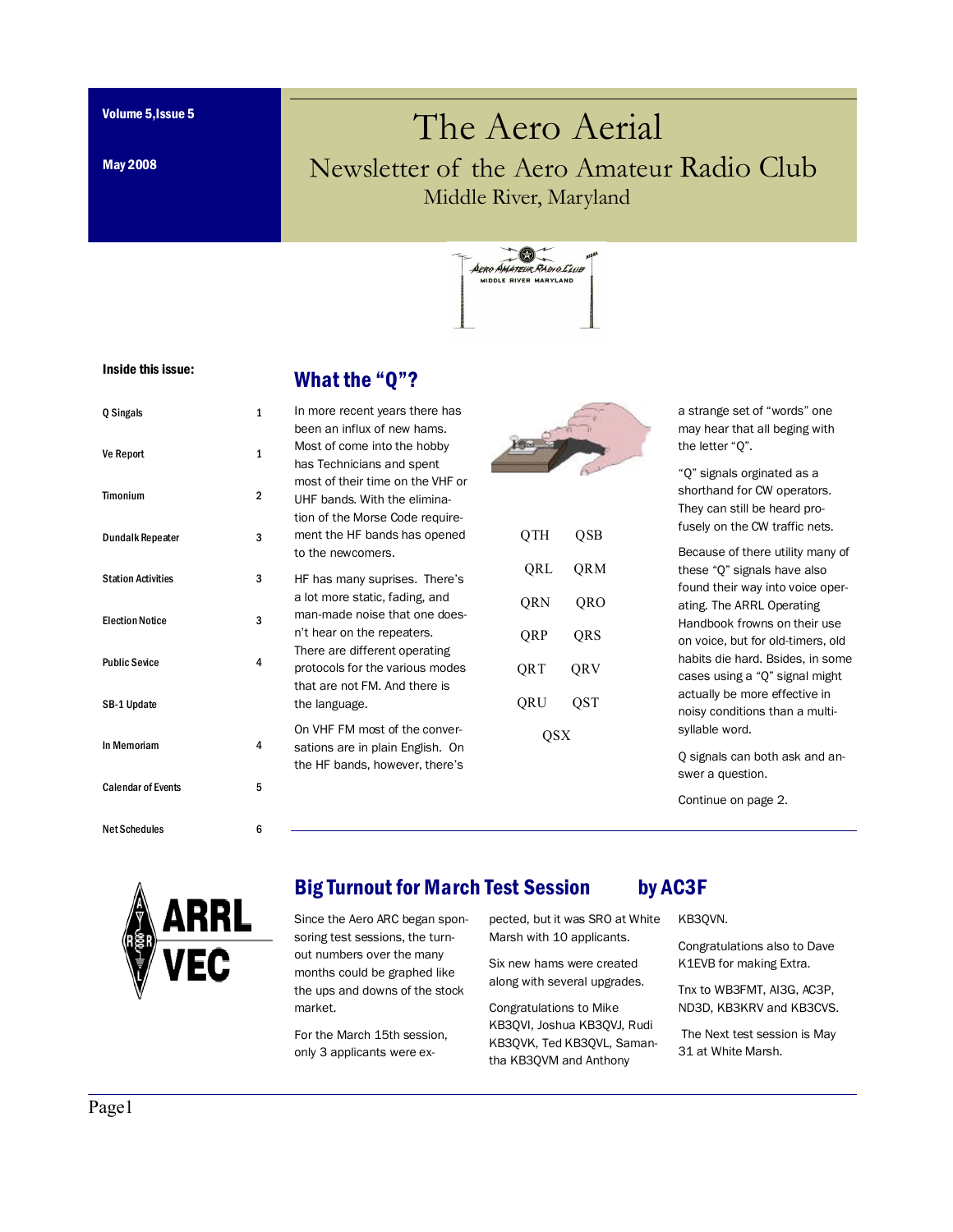# What the Q? continued from page 1

For instance, while operating in QTH - location CW, an operator will check to see if a frequency is busy by sending "QRL?" followed by his or her call sign. An operator in a traffic net may ask if there is any traffic for his or her station by sending "QRU?".

There are many "Q" signals one might hear on the voice bands. The more commonly used are:

|  | QTH - lucation |
|--|----------------|
|  |                |

- QSB fading signal
- QRM man-made interference

QRN – natural interference or static

QRP – low power

QRT – securing the station or going off the air

QSY – changing frequency

There are many "Q" signals one might hear on the voice bands. The more commonly used are:

The ARRL Publication FSD–218 contains a list of commonly used "Q" signals and "QN" signals for net operations. This form is available online at

http://www.arrl.org/FandES/ field/forms/fsd218.pdf.

#### Sunny Day at Timonium

For the second year in a row the weather cooperated for the Greater Baltimore Hamboree and Computerfest. Maybe a new trend is developing.

The 'fest was a bit different this year. The tailgate area was moved to the smaller lot to the south of the Exhibition Hall which opened up larger lot for general parking. The smaller tailgate area was a lot easier on the feet..

Inside the Exhibition Hall it seemed as thought about 1/3 of the space was devoted to ham radio vendors with another third going to the computer vendors. New this year was the addition of an arts and crafts area which formerly used the 4H building.

The Cow Palace was filled with sellers of various wares, some radio related; others not..

With the dwindling of ham radio vendors, it was good to see MFJ, WB0W there along with the return of R&L Electronics. One can hope that the return of the sun and a the vendors will bode well for future Hamborees.

#### Net Reports

| 2 Meters:    | 10 Meters:   | 6 meter Taxpayer Net:       |
|--------------|--------------|-----------------------------|
| WB3FMT (NCS) | WB3FMT (NCS) | WB3FMT(NCS)                 |
| AK3RX        | AK3RX        | AC3P                        |
| AI3G         | AI3G         | W3VRD                       |
| AC3P         | AC3P         | AI3G                        |
| W3JEH        | W3VRD        | KA3SNY                      |
| KA3SNY       | KA3SNY       | W3JEH (patched in from .24) |
|              | KB3PGN       |                             |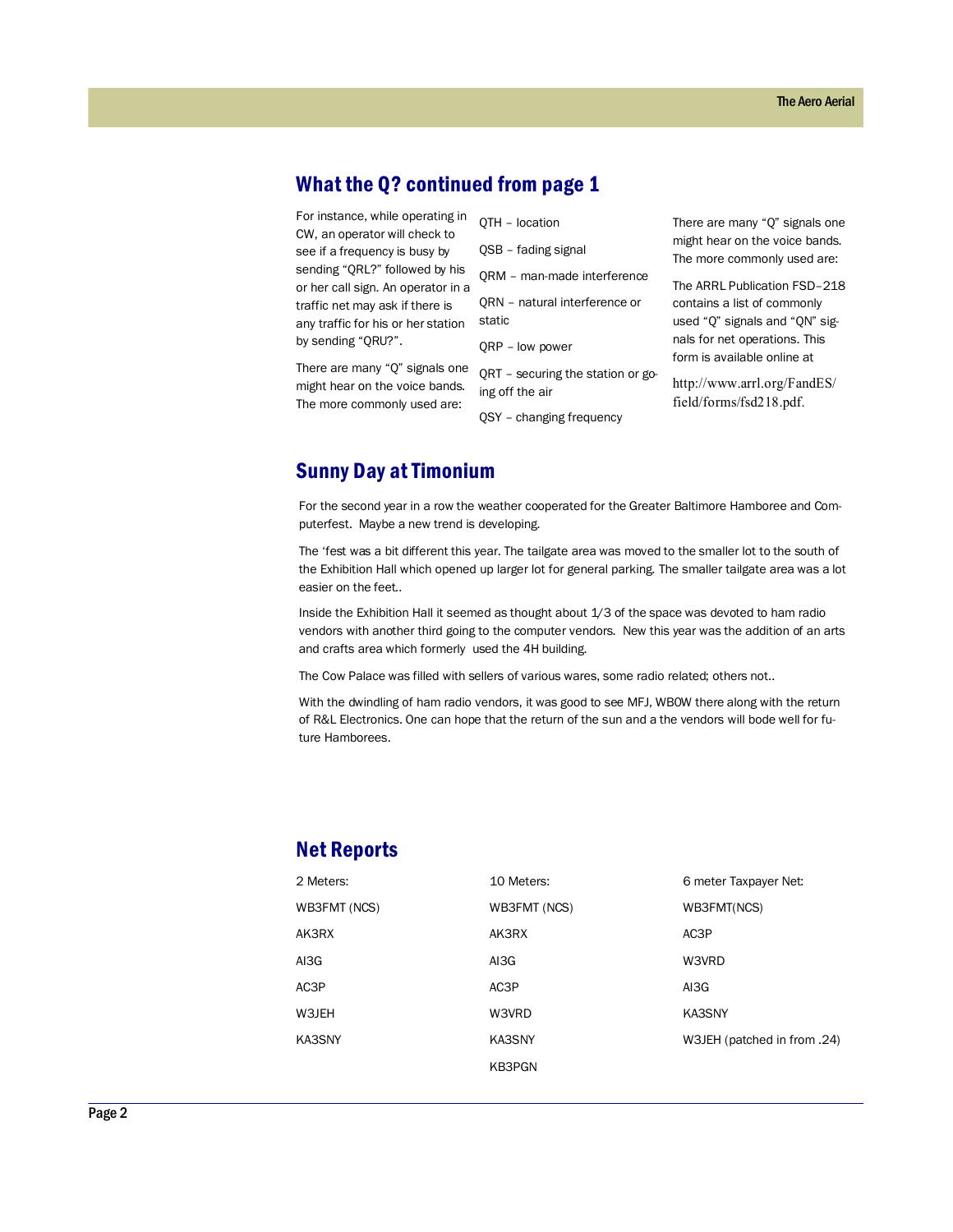

New 2 Meter Repeater for Dundalk

Mike AK3RX reports that approval has been givien for a new 2 meter repeater to be place at Dundalk High School.

Richard Hinkle, N3HIA will activate the repeater on 147.345+.

The repeater is open to all and there is no PL tone.

Dundalk High School is a good site for a machine. The school sets on a hill which overlooks most of Baltimore City.

The new machine should give good coverage for HT's in the Dundalk area which until now has been sort of a fringe area for 2 meter repeaters with the lower power units.

No word on what the call sign for the new repeater will be.

We look forward to hearing activity on 147.345 Mhz in the coming days.

### Station Activities

KB3JDE is the J-Pole King.

W3JDF, KA3SNY, KB3PNG and AC3P were spotted at the Hamboree.

AC3P continues exporing MT-63 while gathering components for a major antenna overhall.

AC3F is eying the end of another school year.

WB3FMT is getting pizza parlor critiques from Vatican City via his new Blackberry.

KB3PGN has returned from Annapolis unharmed.

#### The Election Express Leaves the Station

.

Get Ready!!!!!

It's election time again.

Be sure to attend the May Meeting and have your voice heard.

Aero ARC will hold elections for officers for the 2008-2009 term and anyone is fair game.

Be prepared to get your nominations in, or get nominated.

All offices are open for election.

See you at the Coffman's Election Hqs.

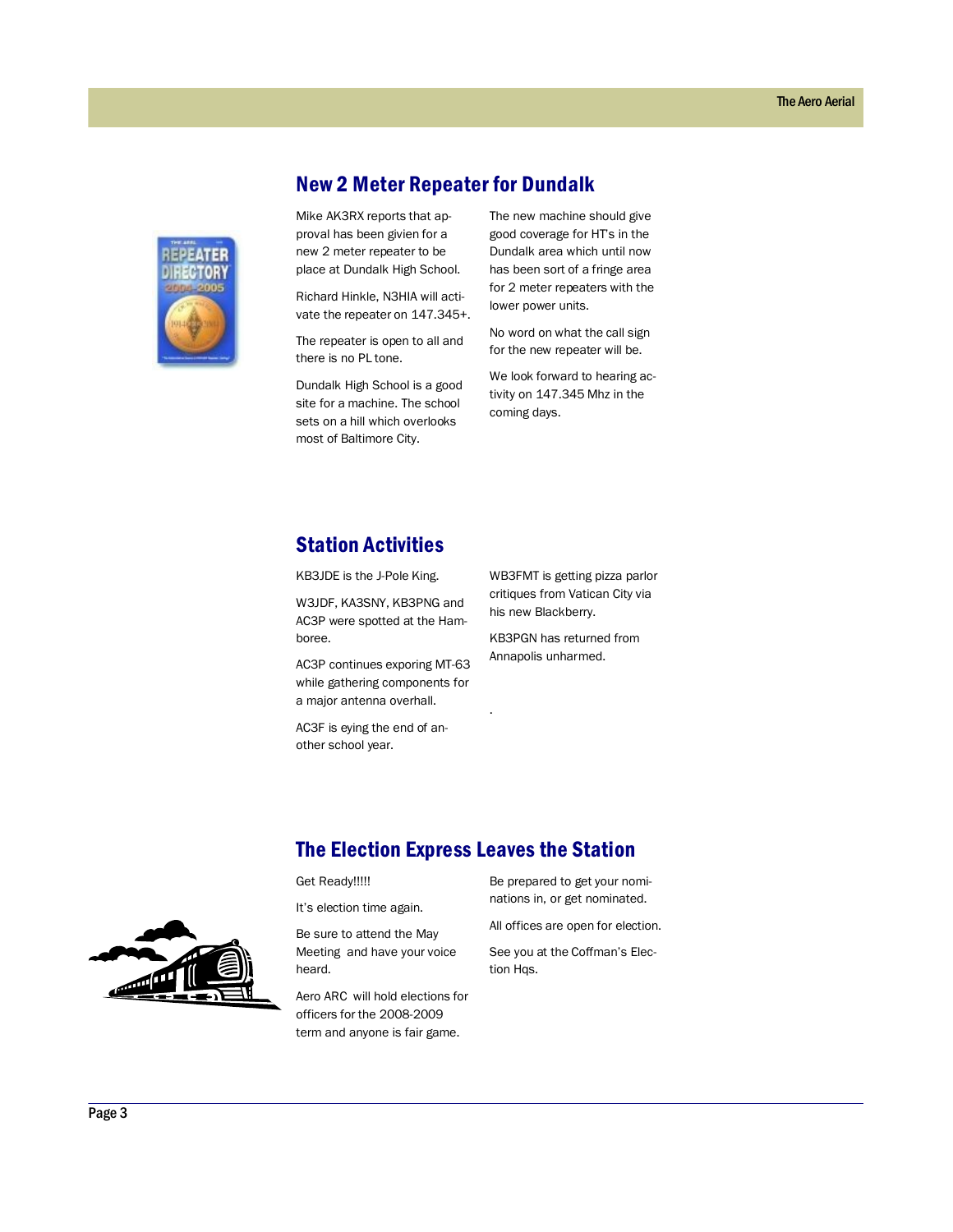#### Public Service

The MS Walk was held April 13th at Townson University.

Bob WA3SWA supported BRATS for this event.

There is a March of Dimes March for Babies to be held at Oriole Park on Sunday May 3d. Contact Henry , KB3NYW via email to henrykz@earthlink.net to volunteer.

Henry is also looking for help for the annual Veterans Run to be held on May 25th. To volunteer email BARC at w3ft@arrl. net.

BRATS is looking for help with the MS Tour de Shore to be held in Salisbury , Md. June 7-8.

To volunteer for this event, email BRATS at: Publicserve@bratsatv.org.

# Senate Bill SB-1 Defeated in the House of Delegates

State Senate Bill SB-1 which would have prohibited the use of cell phones while driving passed the Senate by a wide margin but was defeated in committee in the House of delagtes.

Based on its wording at the time, many in the amateur radio community saw the potential for a prohibition to operating amateur radios while driving as well.

A late effort had begun to amend the language of the bill to exempt amateur radio operators from the provision. However its defeat in House Committee makes the effort a moot point for this year.

SB-1 undersores the need for Amateur Radip Operators to

monitor the happenings in Annapolis and to be alert to any legislation that could impede our ability to use our priviledges.



#### In Memoriam

It is with great sadness that we report the passing of Mrs. Gloria Falkenhan, the mother of Eric, WA3TAD. Mrs. Falkenhan passed away on March , 2008 after a long ilness. She was an avid reader and library volunteer at Martin Blvd. Elementary School where she devoted thousands of hours over the past

few years.

A memorial service was held at Orem's Methodist Church, where her husband, Mr. Casper J. Falkenhan gave the eulogy.

In addition to her husband, Mrs. Falkenhan is survived by daugher, Marylou Farnsworth, sons Eric and Mark and their

wives as well as many grandchildren.

The Aero Amateur Radio Club extends our sincere sympathy to Eric and his family.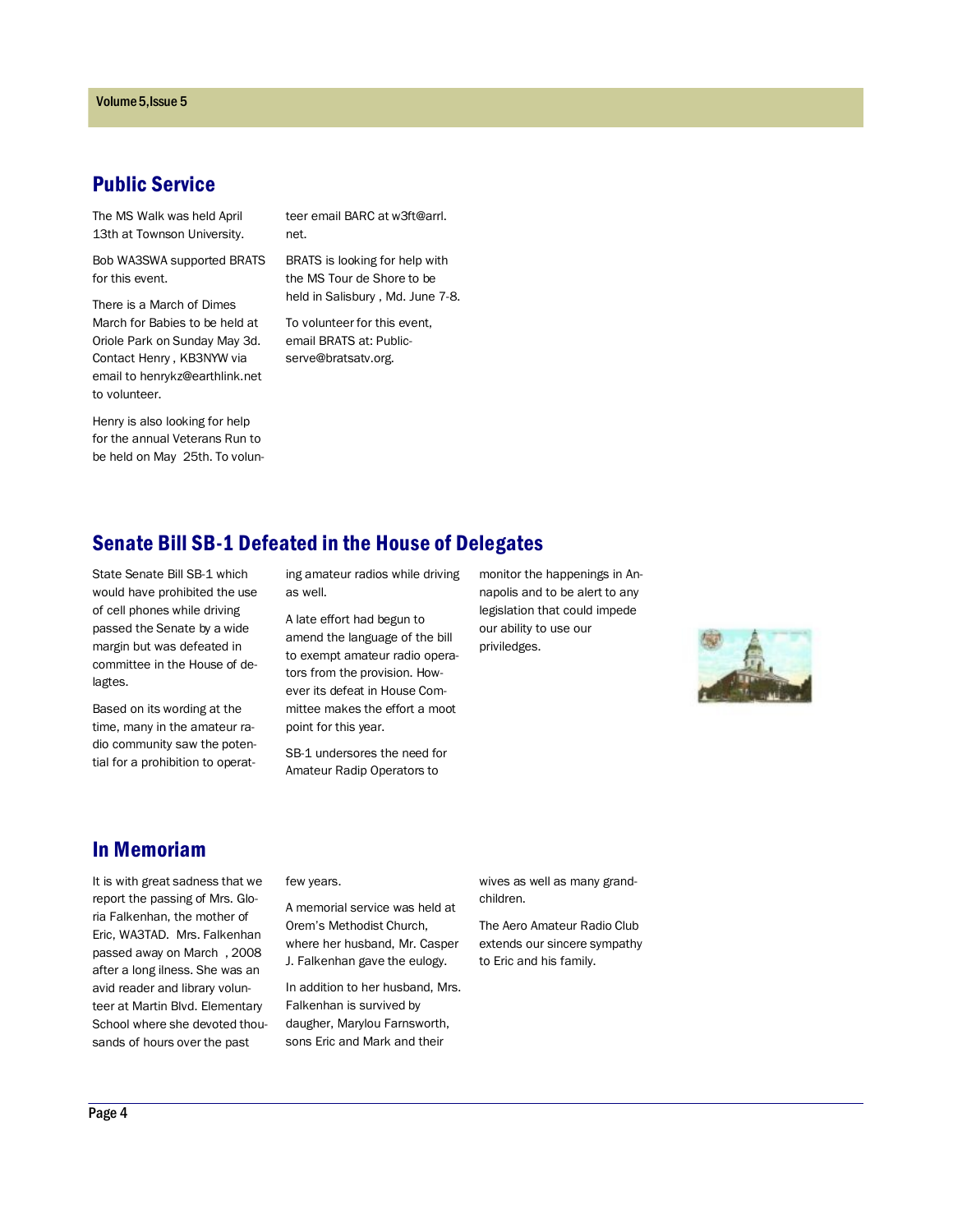| <i>AMATEUR RADIO LLUB</i><br>MIDDLE RIVER MARYLAND |                                                            |       |                           | May 2008                                          |                                     |                |                                           |
|----------------------------------------------------|------------------------------------------------------------|-------|---------------------------|---------------------------------------------------|-------------------------------------|----------------|-------------------------------------------|
|                                                    | S U N                                                      | M O N | $\mathbf T$ U $\mathbf E$ | WED                                               | $\mathbf T$ $\mathbf H$ $\mathbf U$ | F R I          | SAT                                       |
|                                                    |                                                            |       |                           |                                                   | $\mathbf{1}$                        | $\overline{2}$ | 3                                         |
|                                                    | $\overline{4}$<br>Antietam<br>Hamfest<br>Www.w3wcw.<br>org | 5     | 6                         | $\overline{7}$<br>Meeting<br>Coffmans<br>7:30p.m. | 8                                   | 9              | 10                                        |
|                                                    | 11<br>Mom's<br>Day                                         | 12    | 13                        | 14<br>10 Meter Net<br>28.445<br>8 p.m.            | 15                                  | 16             | 17                                        |
|                                                    | 18                                                         | 19    | 20                        | 21<br>Elections<br>Coffmans<br>7:30p.m.           | 22                                  | 23             | 24                                        |
|                                                    | 25<br>Md FM Assn<br>Hamfest<br>Howard<br>Co<br>Fairorounds | 26    | 27                        | 28<br>2 meter<br>net<br>147.24                    | 29                                  | 30             | 31<br>VE Testing<br>White Marsh<br>1 p.m. |

8 p.m.

Fairgrounds